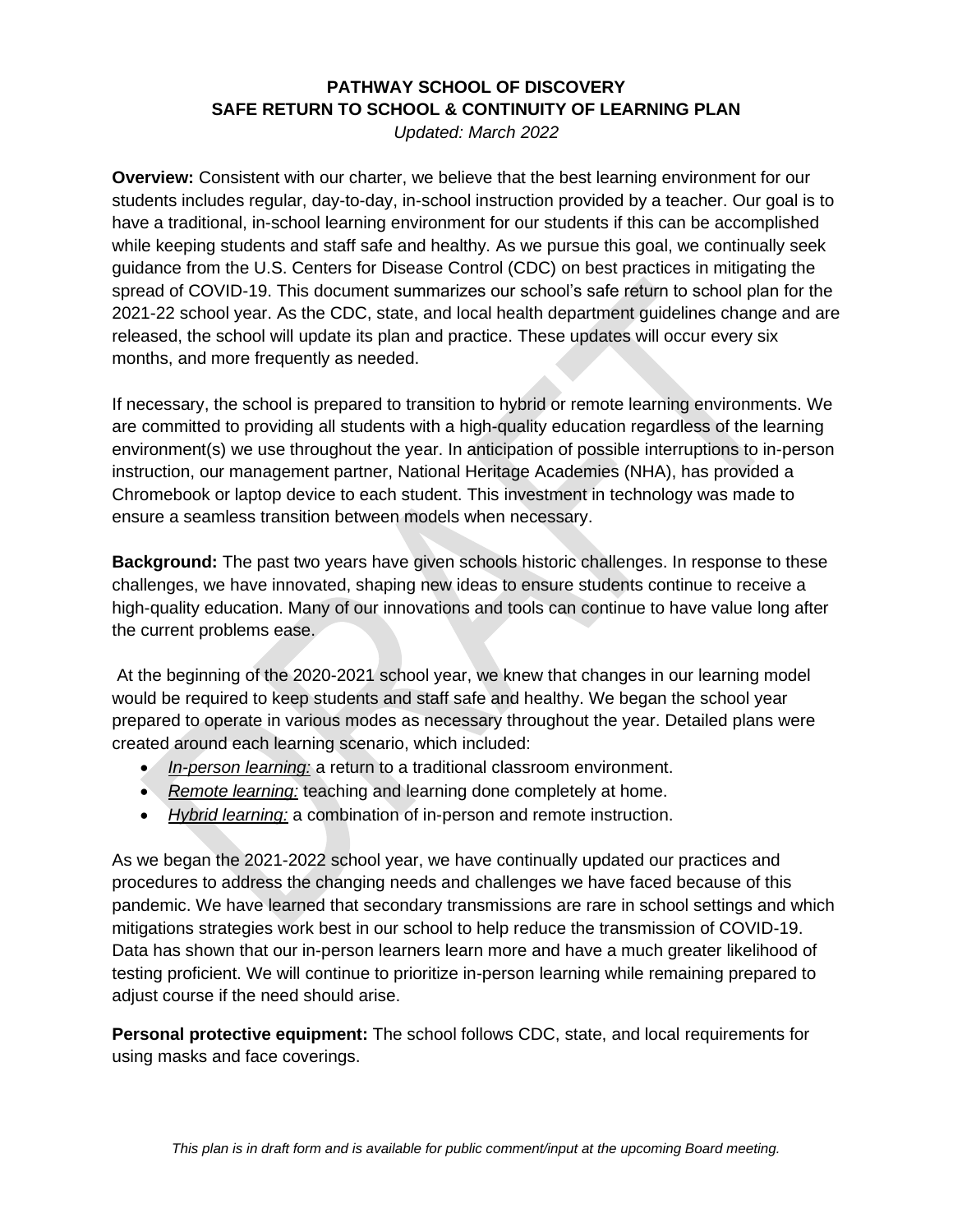Masks are optional for staff, students, and visitors. Persons with exposure to COVID-19 or experiencing symptoms should wear a mask for at least 10 days. The school will support students and staff who choose to continue wearing a mask. Extra masks are available in the front office for those who would like one.

**Social/physical distancing:** Social distancing reminder signs are placed throughout the school building. The school utilizes staggered entrance/exit arrival and dismissal procedures to assist with social distancing. Students should not be sharing personal materials such as pens, pencils, etc. Each classroom has materials to disinfect commonly shared items such as computers and curricular tools.

**Hygiene and cleaning:** We have made several significant changes with our janitorial service partner, Aramark, such as increasing manpower, changes in management structure, improved training, greater accountability, and monthly performance audits. In addition to baseline janitorial services, Aramark also provides additional cleaning services due to COVID-19. These include:

- All high touch point locations light switches, door handles, bathroom faucet handles, and so on – are disinfected and cleaned at least once a day in accordance with the CDC guidance.
- All cleaning materials are EPA-approved for use against COVID-19.
- Aramark provides the school all necessary materials.
	- $\circ$  Aramark is ensuring that each classroom has hand sanitizer, a spray bottle of disinfectant cleaner, paper towels, and instructions on how to properly use the provided materials when additional cleaning/disinfecting is needed in classrooms.
	- o Aramark is also ensuring that the school stocks plenty of hand soap to stay ahead of any shortage. Soap, hand sanitizer, and disinfectant cleaner are refilled, as necessary.
- All janitorial staff have been trained on cleaning and disinfecting specifically for COVID-19.
- Facilities Preparedness and Response Plan (attached as Appendix A)
	- o Following CDC guidelines, we have created an action plan to be used if there is a suspected or confirmed case of COVID-19 in the school building. This plan includes disinfection and cleaning tasks based on the timeline of when a suspected or confirmed case was last in the school building.
- We store cleaning and disinfection products safely and in compliance with standards.

In addition to the added efforts of our provider of janitorial services, we are all joining in the effort to promote safe hygiene habits. Handwashing posters instructing and reinforcing proper handwashing techniques are placed in bathrooms. Hand sanitizing stations are available throughout the building.

Desks are disinfected in between classes and all hands-on classroom materials are disinfected between each student group. Each classroom has materials to disinfect commonly shared items such as computers and curricular tools.

**Monitoring student and staff health:** NHA monitors and follows all federal, state, and local requirements as it relates to COVID-19 safety procedures. NHA also, in conjunction with our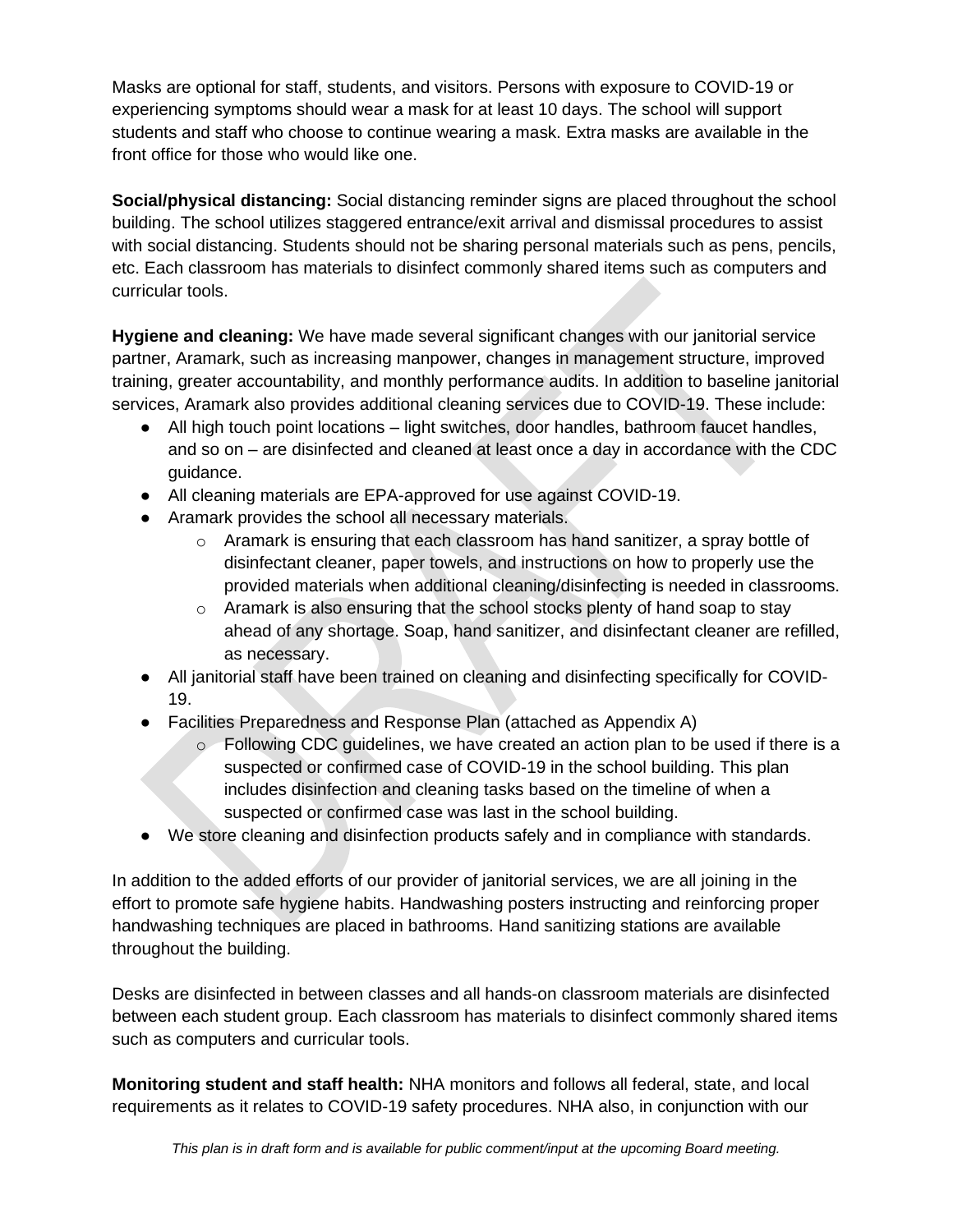epidemiologist, reviews federal and state recommendations and follows them as necessary to ensure the safety of our students and staff and to ensure the continuity of in-person learning.

If an employee or student shows COVID-19 symptoms, they are sent home or to an identified isolation room until they can be safely picked up.

If there is a confirmed case, the school works with its NHA Business Partner (BP) to report the case to the local health department. If necessary, the BP partners with the NHA Communications team to ensure proper stakeholders are notified timely, while ensuring compliance with employee and student confidentiality and HIPAA requirements. Staff and students with probable or confirmed cases of COVID-19 can return to school after they have complied with current CDC and/or state isolation guidelines.

**Vaccinations:** NHA has provided us up-to-date information and resources on vaccination in our state and county.

**Continuity of Learning for Special Populations:** Students with IEPs or 504s access the same learning opportunities offered to general education students. These learning activities and supports address student needs identified in their IEP/504 to the extent appropriate. To accomplish this, special education providers collaborate with general education teachers to ensure provision of accommodations and modifications (when appropriate) that allow students to access learning opportunities. Individualized accommodations are documented and shared with classroom teachers for each student. English Learning (EL) teachers work with classroom teachers to provide necessary scaffolds to schoolwork to ensure that EL students have access to the core content.

The school complies with the regulations imposed by the state and by the Individuals with Disabilities Education Act (IDEA) ensures that all children with disabilities receive an Individual Educational Program (IEP) designed to address their unique needs. All required components of the IEP are addressed, including a description of the student's present level of academic achievement and functional performance, including disability-related needs, goals and objectives, supplemental aides and services, program services, ancillary services, and extended school year.

All students with disabilities are considered general education students first. Each IEP is designed to assure that eligible students receive a free appropriate public education (FAPE) and specialized instruction delivered by highly qualified special education staff within the least restrictive environment (LRE). Before school opens, we review registration forms to identify students with current IEPs from previous schools attended. We inform parents of their rights, procedures, and responsibilities under special education law. Decisions about an IEP are made by the school's IEP Team. This team has required participants, including general and special education providers and administrators. Parents are also encouraged to join the IEP Team.

As much as appropriate, children who are disabled are educated with children who are nondisabled. Special classes, separate schooling, or other removal of children with disabilities from the regular educational environment occurs only if the nature or severity of the disability is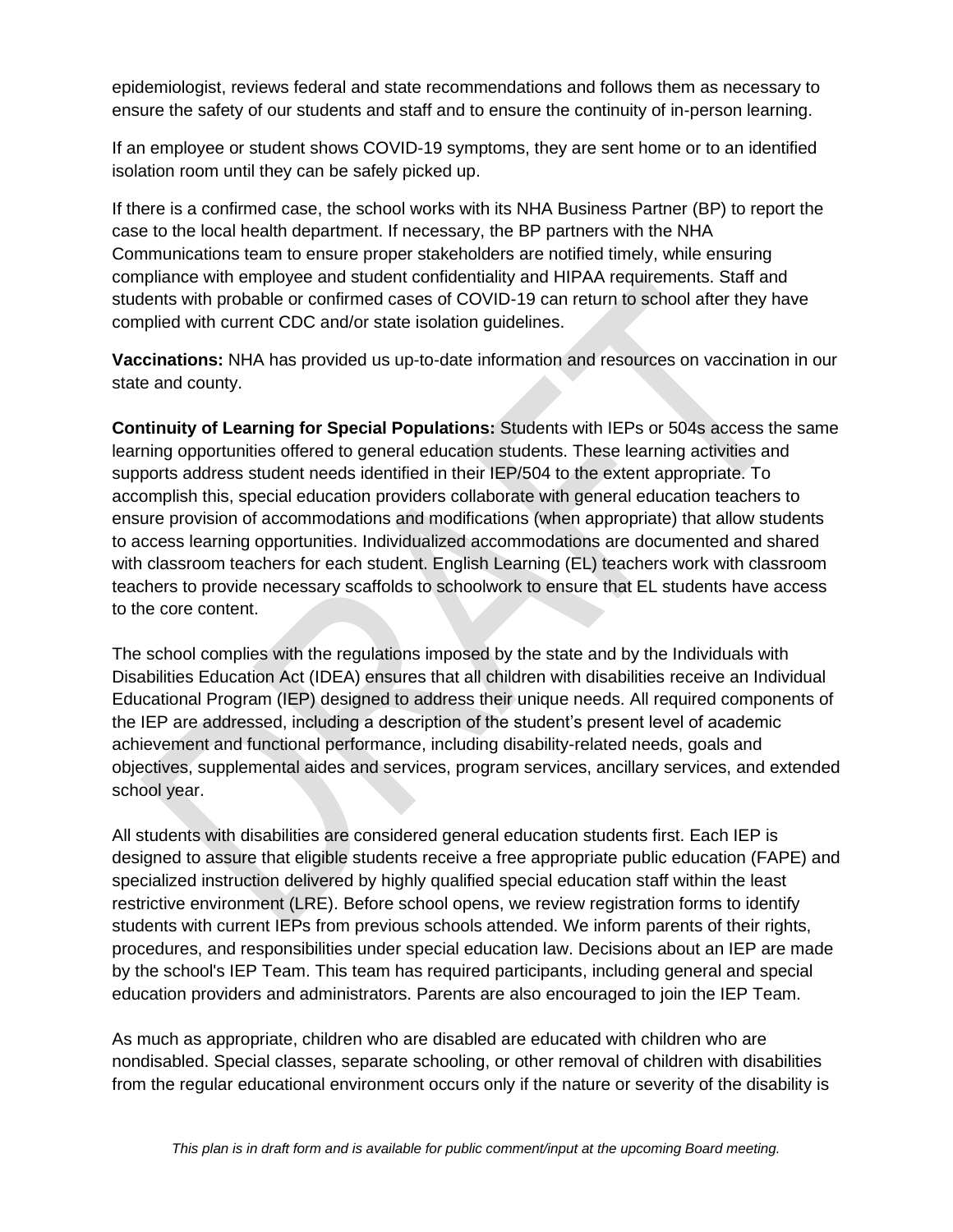such that satisfactory education in regular classes with supplemental aids and services cannot be achieved.

To meet LRE requirements, the school ensures that a continuum of placement options is available to students with disabilities, including:

- services provided within the general education classroom;
- pull-out services:
- special classes;
- home instruction;
- instruction in hospitals and institutions; and
- in special circumstances, access to programs and services in settings outside the school.

The Individualized Education Program Team (IEPT) makes decisions about student placement.

**Continuity of food services:** We meet all guidance and procedures set forth by the CDC and by state and local health departments related to food service models and operations for students. We provide staff additional PPE, including gloves, masks, cleaning chemicals, and hand sanitizer. Sneeze guards have been added to all food distribution carts. Cutlery, seasonings, and sauces are placed directly on individual trays. Staff are trained on food safety standards on a regular basis and abide by all safety regulations. Students eat in their classrooms or in the gymnasium/cafeteria with appropriate social distancing.

In the event of a COVID-19 outbreak, we work with school nutrition agencies and local health departments to ensure that we comply with all requirements. We continue serving food when schools are closed when that is allowed and can be done safely. We continue to provide meal service to the extent applicable. We notify parents when food is available via the SchoolMessenger system (which can send emails and texts to each family), school newsletters and updates, and our website as appropriate.

**Mental health, behavioral, and emotional support services and support:** Traumatic experiences like COVID-19 can impact learning, behavior, and relationships at school. Research clearly indicates that a traumatic experience in childhood can diminish concentration, memory, and the development of language that children need to be successful at school. The COVID-19 pandemic is affecting not just our children's physical health and academic experience, but it is taking a deep emotional toll as well. We believe children's well-being comes first, and that young people like adults, learn best when they are happy, safe, calm, and cared for properly

As educators, we need to do everything in our arsenal to reduce the effects of trauma so that students can learn at an optimal level. Trauma does not discriminate between urban and suburban students as people will perceive threats like COVID-19 in their own way. It is imperative that our organization continues to nurture the hearts and minds of our children and staff and show a thoughtful, innovative

NHA's Leadership Summit, held during the summer, included a general session to discuss